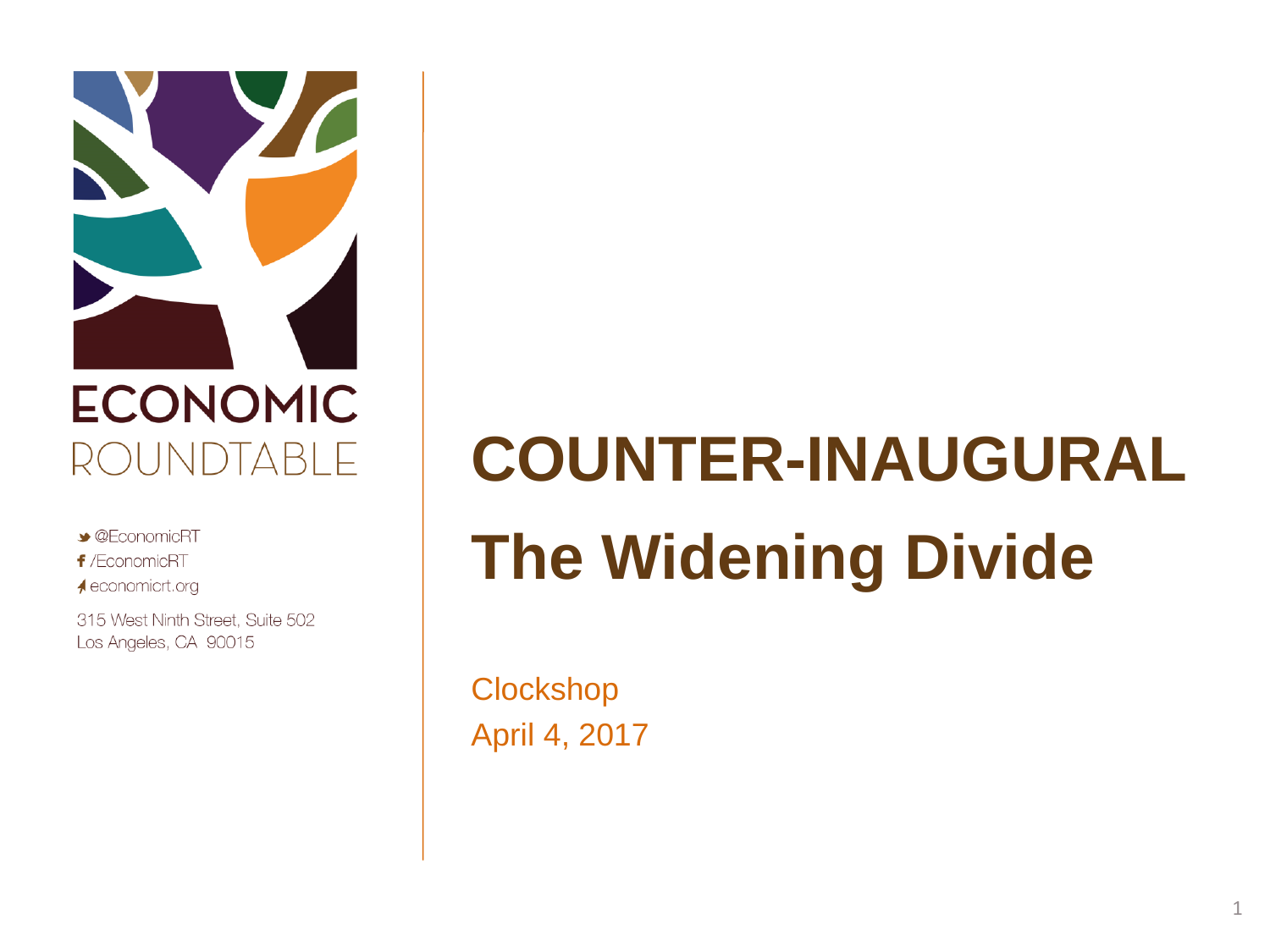## **Changing of the guard**

- Aerospace began collapsing in 1989.
	- LA lost 240,000 aerospace jobs and a similar number of subcontractor jobs
- Between 1989 and 2000:
	- Net out-migration of 1,494,000 LA County residents
	- 1,018,000 immigrants from other countries moved to LA
- Immigrants saved LA from becoming another Pittsburg
	- Today, 35% of LA County residents are immigrants
	- 57% of residents speak a language other than English at home



Knowledge for the Greater Good | economicrt.org

#### **Population Movement Accelerated in LA County After Aerospace Collapsed**

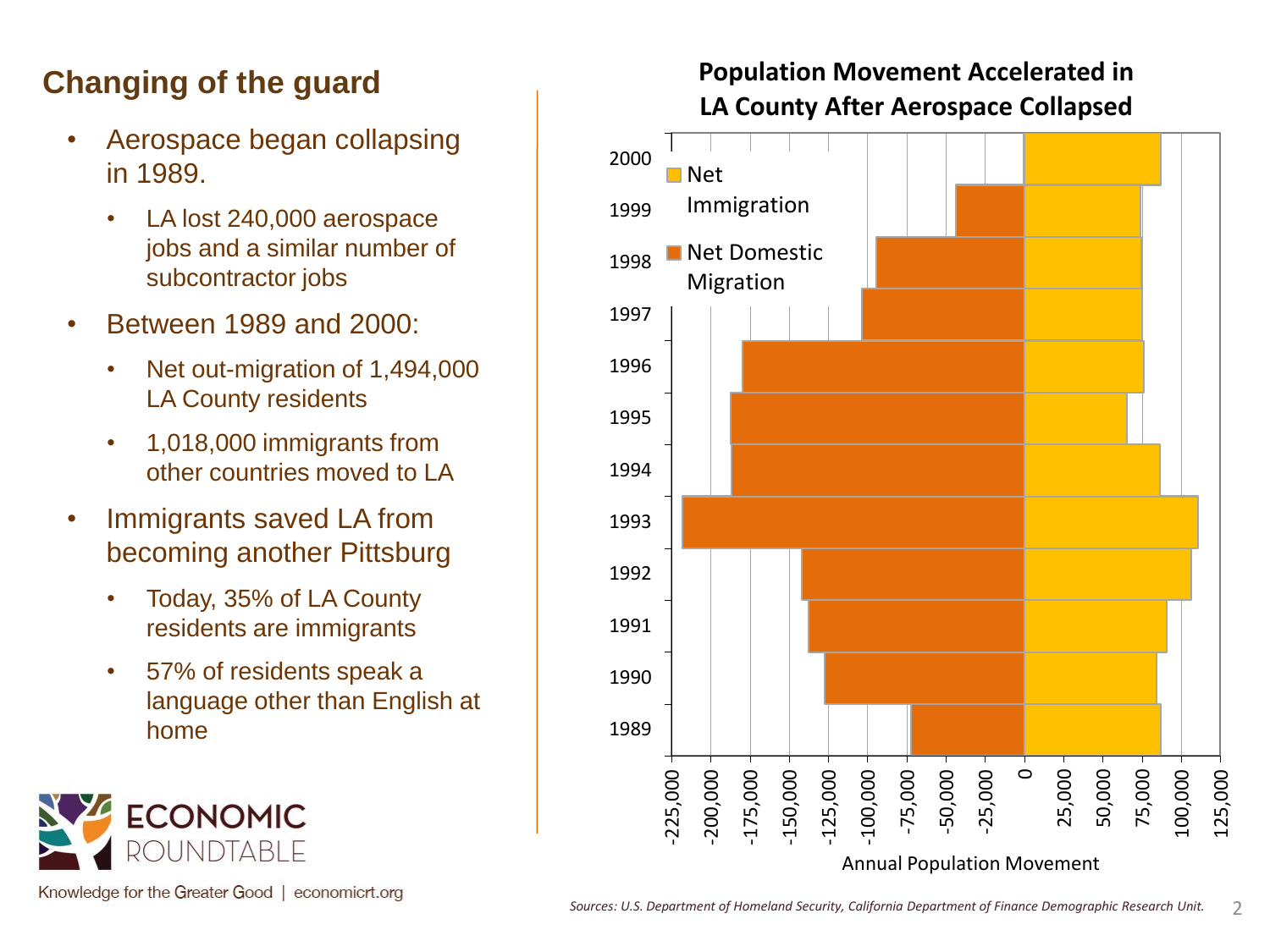#### **A fifth of LA County's wage and salary jobs are estimated to be informal**

- Economic desperation is the driver
- Employers are often predatory
- Roughly 950,000 workers
- Roughly 70% are immigrants



Knowledge for the Greater Good | economicrt.org



*Sources: U.S. Bureau of Economic Analysis Regional Economic Information System, U.S. Census Bureau decennial census and American Community Survey, U.S. Census Bureau and the U.S. Bureau of Labor Statistics Current Population Survey, California Employment Development Department Industry Employment & Labor Force Report 2012 benchmark, National Bureau of Economic Research Business Cycles.*  3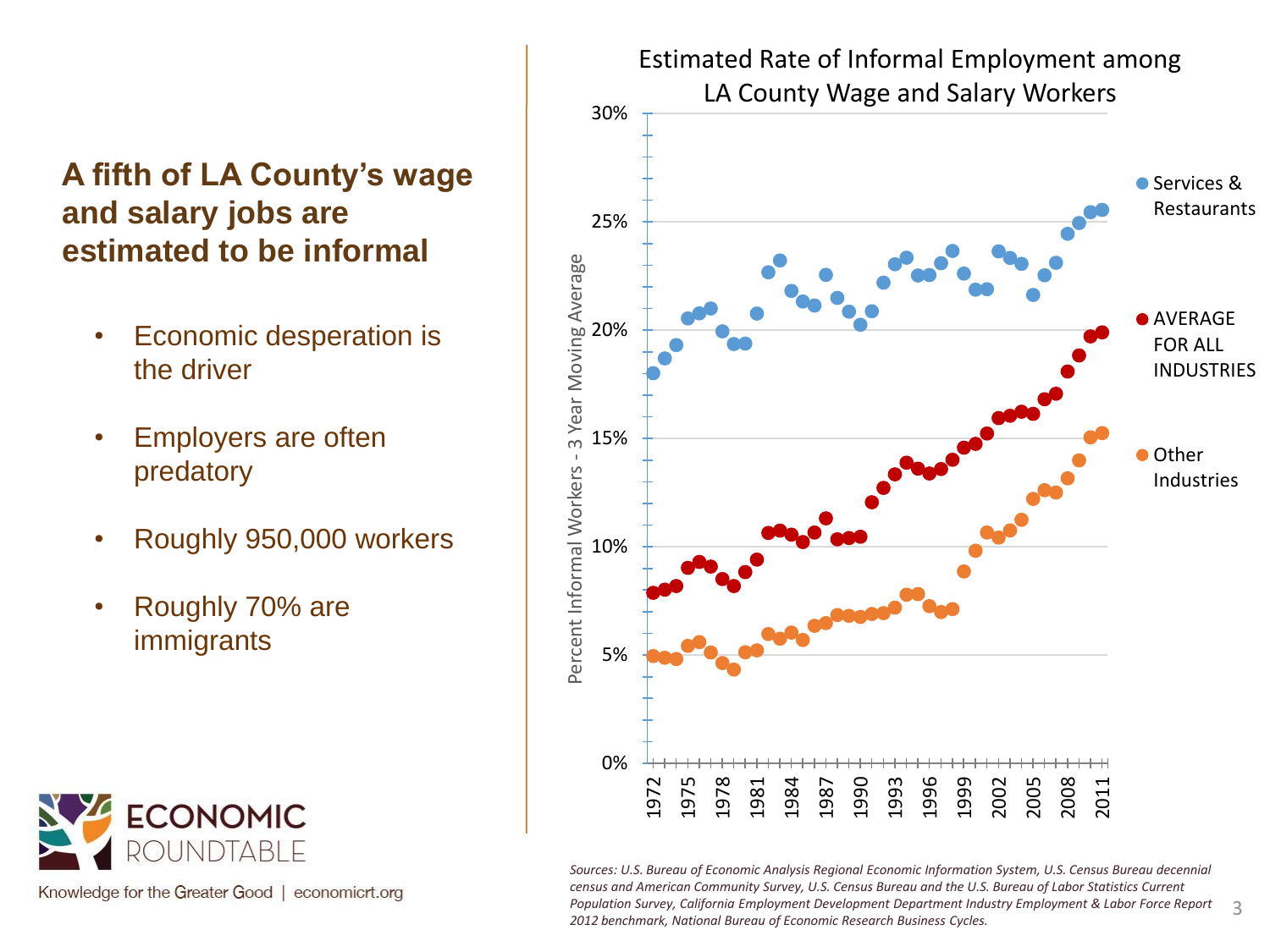**Workers at the 25th percentile of LA's wage ladder have lost 32% of their buying power over the past 35 years**

- Everyone below the 75th wage percentile has lost buying power
- LA's cost of living is 37% higher than the national average.



Knowledge for the Greater Good | economicrt.org



*Sources: Public Use Microdata Sample records from the 1980 to 2000 decennial censuses, and from the 2005 to 2013 American Community Surveys. Wages adjusted to 2014 dollars. Data is for residents of the City of Los Angeles who are fulltime wage and salary workers. Full-time employment is at least 35 hours a week for at least 50 weeks a year.* 

4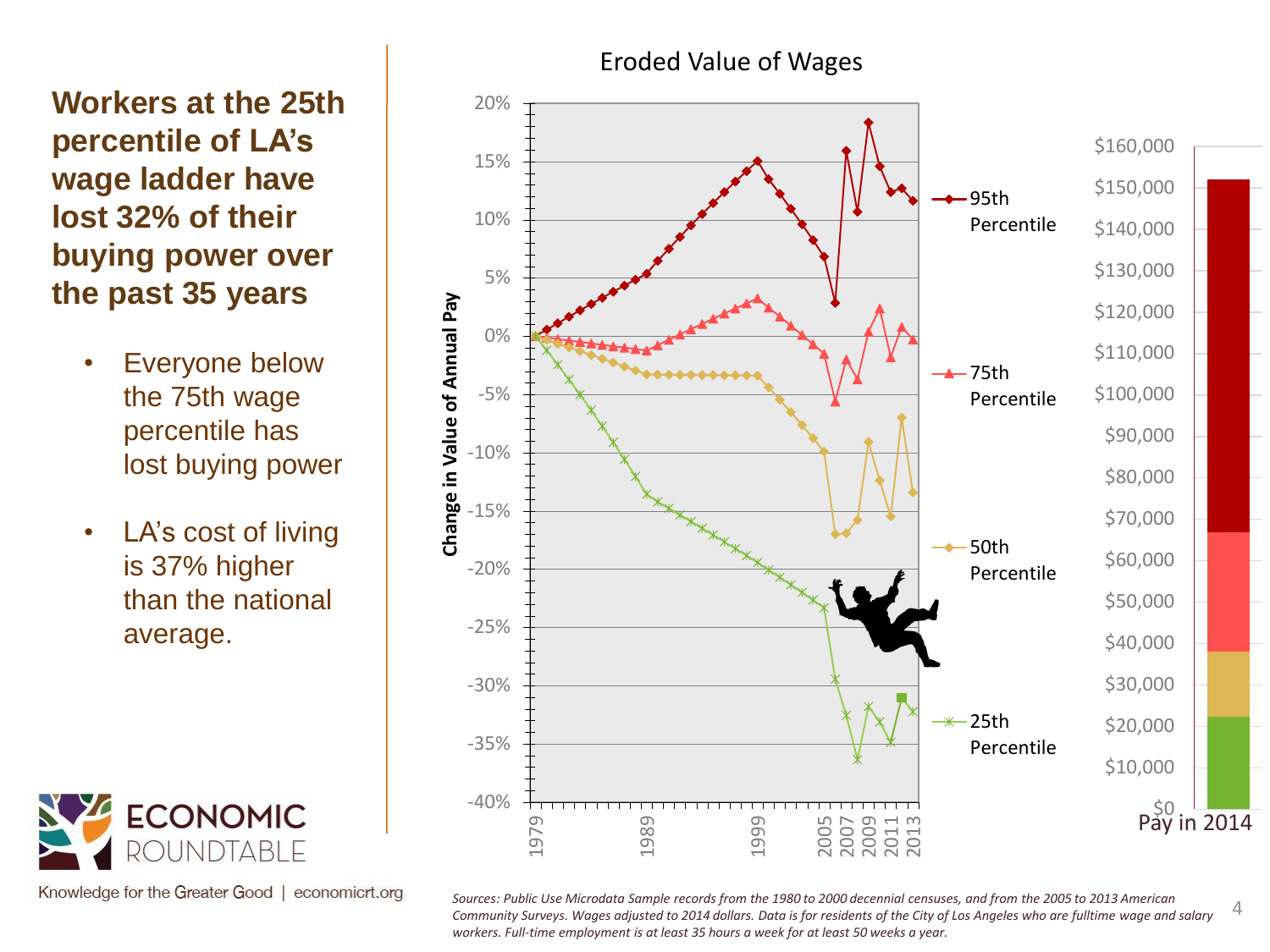**Poverty is not a static condition for most people. It's a reoccurring crisis from unpredictable and volatile household incomes**

- 29% of Americans experience poverty over a 2-year period
- Income volatility is more prevalent and episodes of poverty more frequent as income decreases



Knowledge for the Greater Good | economicrt.org



#### Americans Experiencing Poverty Over 2 Years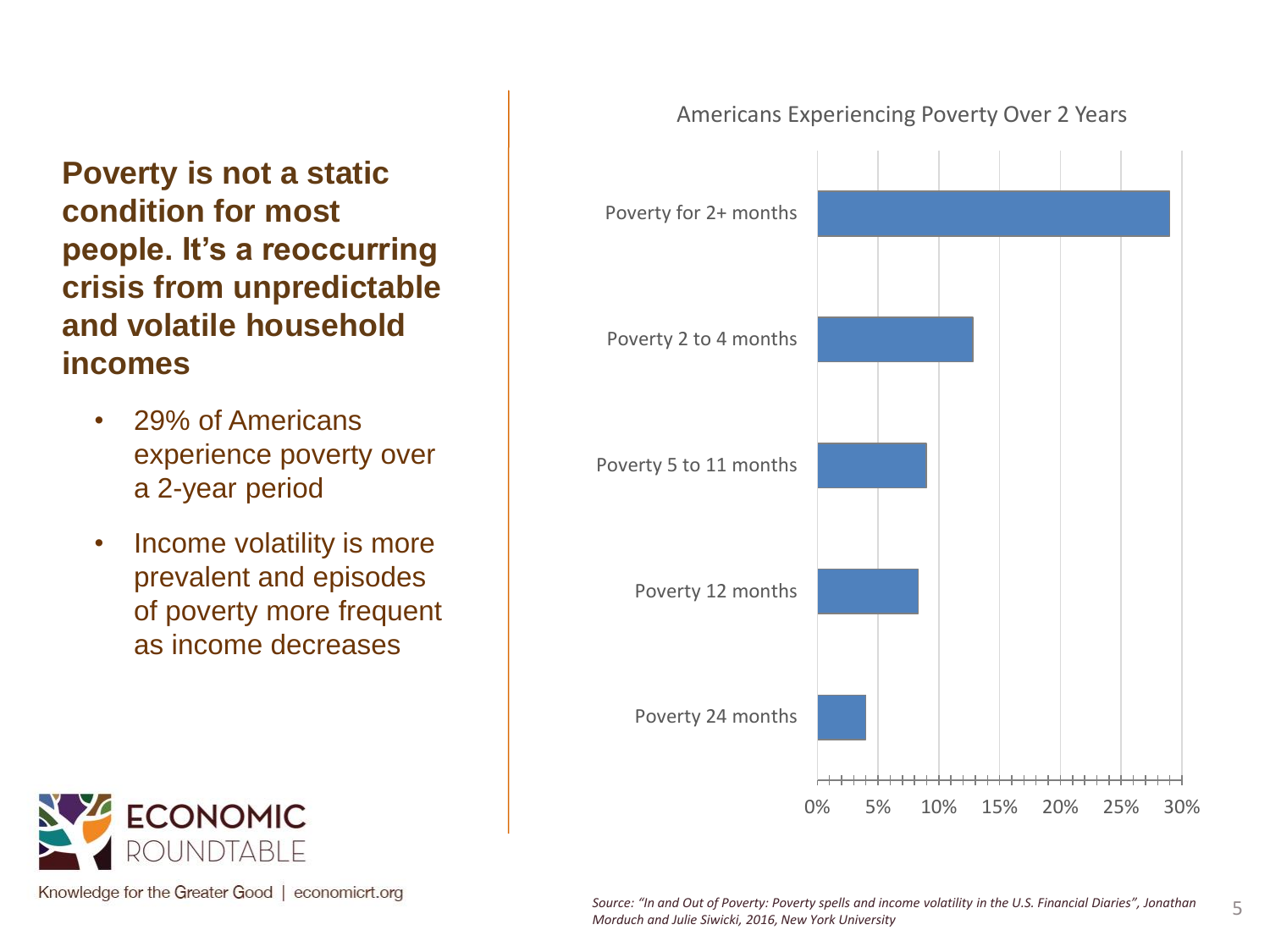## **Pricing out the poor**

- LA has the most departures
- Many have jobs as truck drivers, cooks and cashiers
- Texas is the leading destination
- Fewer low-wage workers who do the things that we depend on every day
- More professionals coming here

Population Movement 2005-2015

Net out-migration of 800,000 California residents close to poverty

> Net in-migration of 20,000 residents earning \$100,000+



Knowledge for the Greater Good | economicrt.org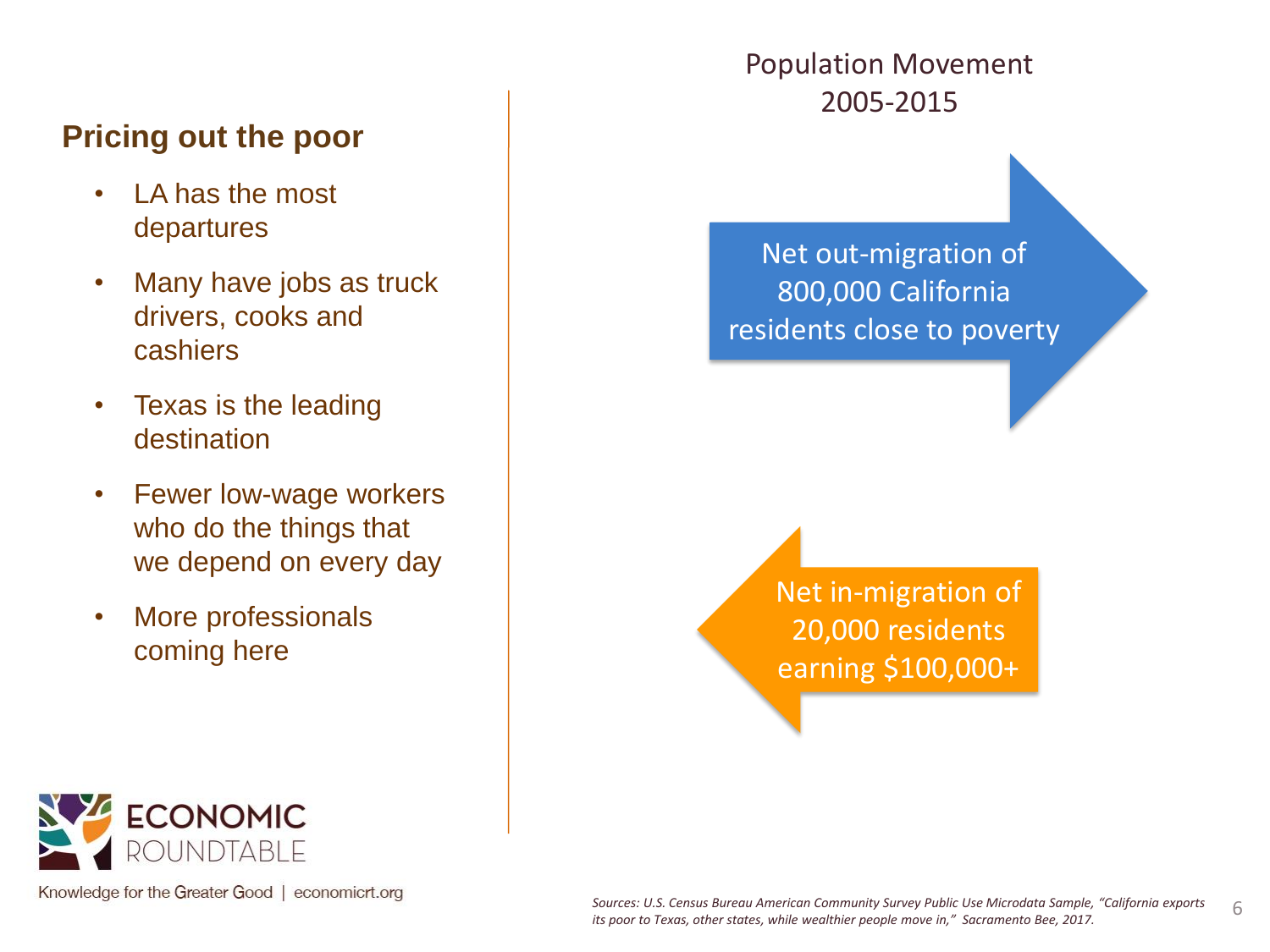Intergenerational Earnings Elasticity *The share of adult income status determined by family background. A lower number means more mobility*



## **In the U.S., family background has about the same influence as individual effort and hard work in determining children's incomes when they become adults**

• Do we want a future in which our children are only half way free to build a better life for themselves?



Knowledge for the Greater Good | economicrt.org

*Source: " "Inequality from Generation to Generation: The United States in Comparison," Miles Corak, in Robert Rycroft (editor), The Economics of Inequality, Poverty, and Discrimination in the 21st Century, ABC-CLIO, 2013.* 7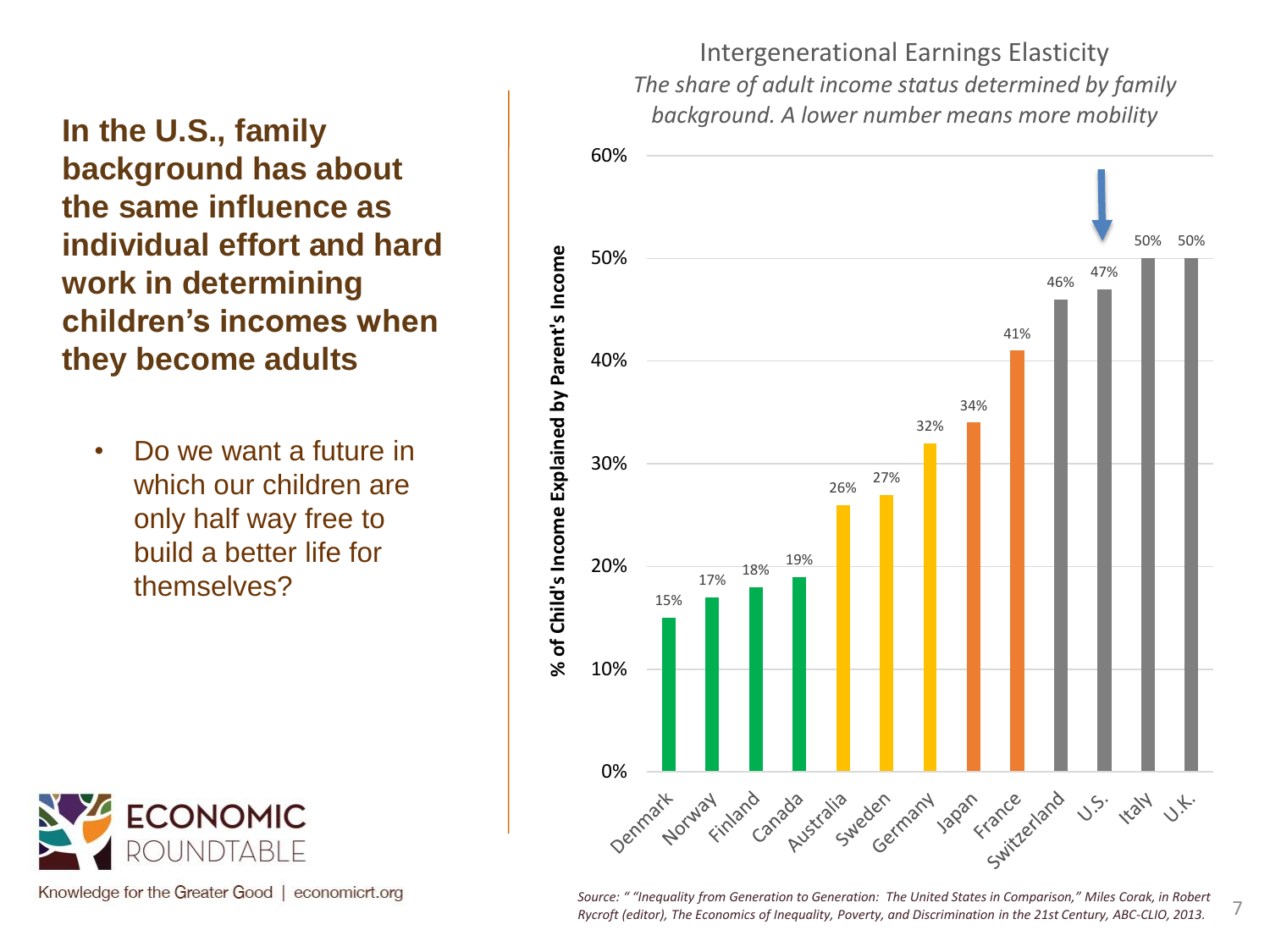**A majority of households with incomes under \$70,000 pay over 30% of income for housing and are cost-burdened** 

- 4/5 of very poor households pay over 70% of their income for housing
- Homelessness is just a month away if income drops



Knowledge for the Greater Good | economicrt.org



#### Housing Burden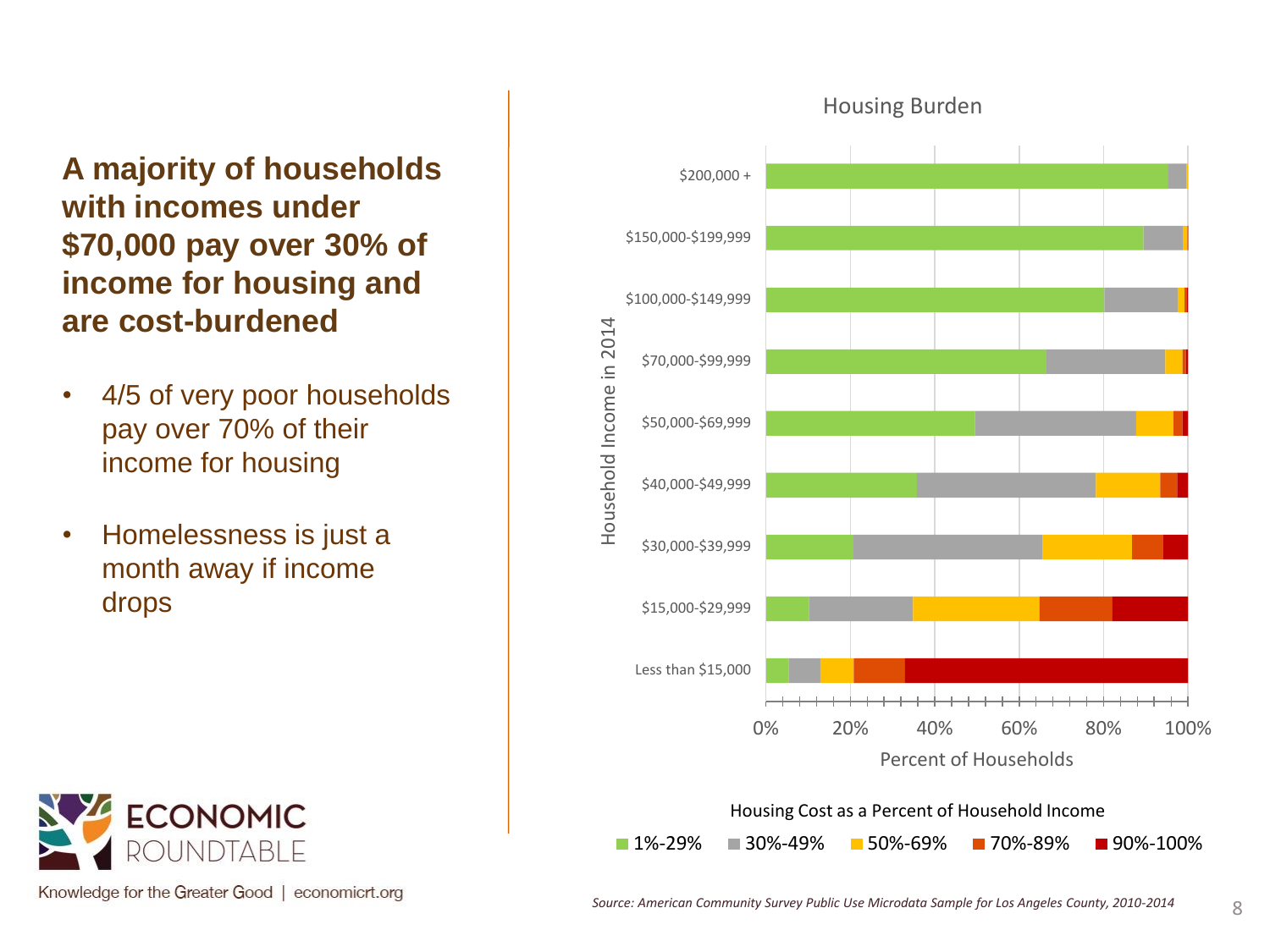## **2/3 of lower-income adults worry a great deal about hunger and homelessness**

• Surprisingly, 37% of people with incomes over \$75,000 worry a great deal about homelessness



Knowledge for the Greater Good | economicrt.org



#### Worrying a Great Deal about Hunger and Homelessness

Source: Gallup polls of American adults: "Please tell me if you personally worry about the problem of hunger  $\hskip 10.5mm$  G<br>and homelessness a great deal, a fair amount, only a little, or not at all?"